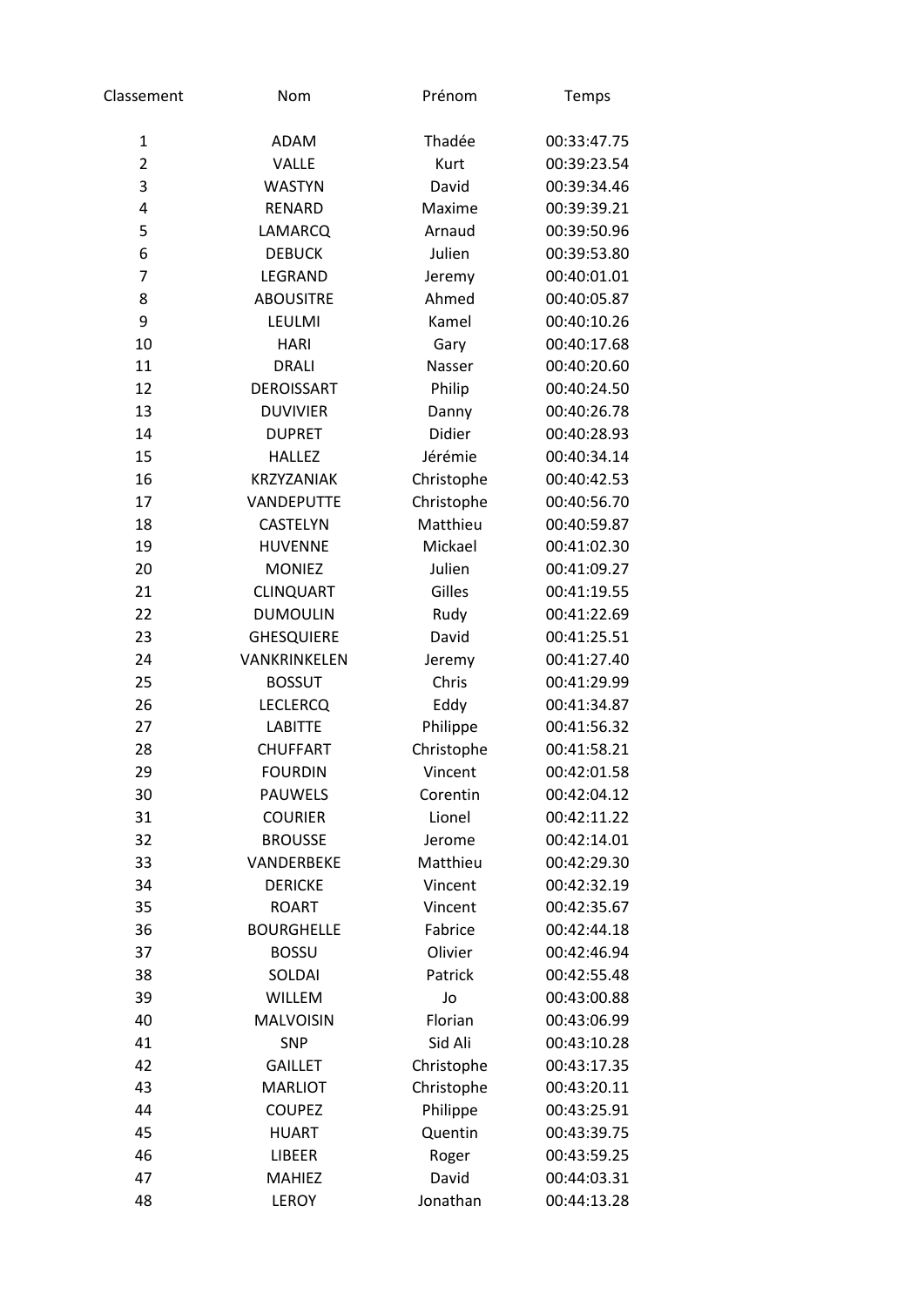| 49 | <b>FERNANDEZ</b>  | Joaquim        | 00:44:17.58 |
|----|-------------------|----------------|-------------|
| 50 | <b>DUQUENNE</b>   | Michel         | 00:44:21.90 |
| 51 | <b>MACAIRE</b>    | Ludo           | 00:44:27.33 |
| 52 | DELLEMME          | <b>Bruno</b>   | 00:44:29.45 |
| 53 | <b>DELLEMME</b>   | Bernard        | 00:44:32.34 |
| 54 | <b>SABRAS</b>     | Stéphane       | 00:44:41.48 |
| 55 | <b>BLONDEEL</b>   | <b>Benoit</b>  | 00:44:58.84 |
| 56 | <b>MULLIE</b>     | Sam            | 00:44:59.72 |
| 57 | <b>BEGHIN</b>     | Jean Francois  | 00:45:13.07 |
| 58 | <b>QUEVY</b>      | Didier         | 00:45:24.26 |
| 59 | LAURENT           | Alex           | 00:45:37.61 |
| 60 | LEGRAND           | Frederic       | 00:45:43.51 |
| 61 | <b>DERVAUX</b>    | Gaetan         | 00:45:51.98 |
| 62 | <b>BALCAEN</b>    | Philippe       | 00:45:56.89 |
| 63 | <b>FONTAINE</b>   | Thierry        | 00:46:03.29 |
| 64 | <b>PREUX</b>      | <b>Bruno</b>   | 00:46:07.44 |
| 65 | <b>WIART</b>      | Laurent        | 00:46:20.01 |
| 66 | <b>DESMET</b>     | Sebastien      | 00:46:24.17 |
| 67 | <b>DIEVART</b>    | David          | 00:46:26.84 |
| 68 | <b>CARETTE</b>    | Pascal         | 00:46:37.17 |
| 69 | <b>JAEN</b>       | Dominique      | 00:46:41.77 |
| 70 | RAVEAU            | Christian      | 00:46:44.16 |
| 71 | <b>DEPOORTERE</b> | Julian         | 00:46:45.97 |
| 72 | <b>MARTIN</b>     | Francois       | 00:46:47.70 |
| 73 | <b>LIBBRECHT</b>  | Vincent        | 00:46:49.68 |
| 74 | <b>VERVACKE</b>   | Christophe     | 00:46:51.88 |
| 75 | DEBAERE           | Jean Luc       | 00:46:53.55 |
| 76 | <b>DUEZ</b>       | Vincent        | 00:47:14.39 |
| 77 | <b>LESSINES</b>   | James          | 00:47:17.99 |
| 78 | <b>DEGELES</b>    | David          | 00:47:25.17 |
| 79 | VAN DER JEUGT     | <b>Bruno</b>   | 00:47:27.85 |
| 80 | <b>IFRI</b>       | Elise          | 00:47:32.25 |
| 81 | <b>LEON</b>       | Rebeca         | 00:47:33.27 |
| 82 | <b>VEYLSTEKE</b>  | Joan           | 00:47:46.26 |
| 83 | <b>ODENT</b>      | Stephane       | 00:47:56.23 |
| 84 | <b>DILLIES</b>    | <b>Bernard</b> | 00:47:59.57 |
| 85 | <b>DERDOUR</b>    | Vincent        | 00:48:04.09 |
| 86 | LAINE             | Eric           | 00:48:06.73 |
| 87 | <b>DAMANTI</b>    | Theo           | 00:48:09.69 |
| 88 | <b>SEGUIN</b>     | Gaetan         | 00:48:11.81 |
| 89 | <b>BATAILLE</b>   | Claude         | 00:48:16.25 |
| 90 | <b>DECONINCK</b>  | Aurélien       | 00:48:27.52 |
| 91 | <b>VEYS</b>       | Stephane       | 00:48:30.75 |
| 92 | SENESAEL          | Daniel         | 00:48:34.22 |
| 93 | <b>JOMVILLE</b>   | Armand         | 00:48:38.12 |
| 94 | <b>DILAURO</b>    | Martino        | 00:49:12.42 |
| 95 | <b>HAELTERS</b>   | <b>Bruno</b>   | 00:49:15.74 |
| 96 | <b>COEURET</b>    | Michel         | 00:49:22.76 |
| 97 | <b>DESMET</b>     | Ophelie        | 00:49:26.57 |
| 98 | <b>WAELES</b>     | Johnny         | 00:49:28.75 |
|    |                   |                |             |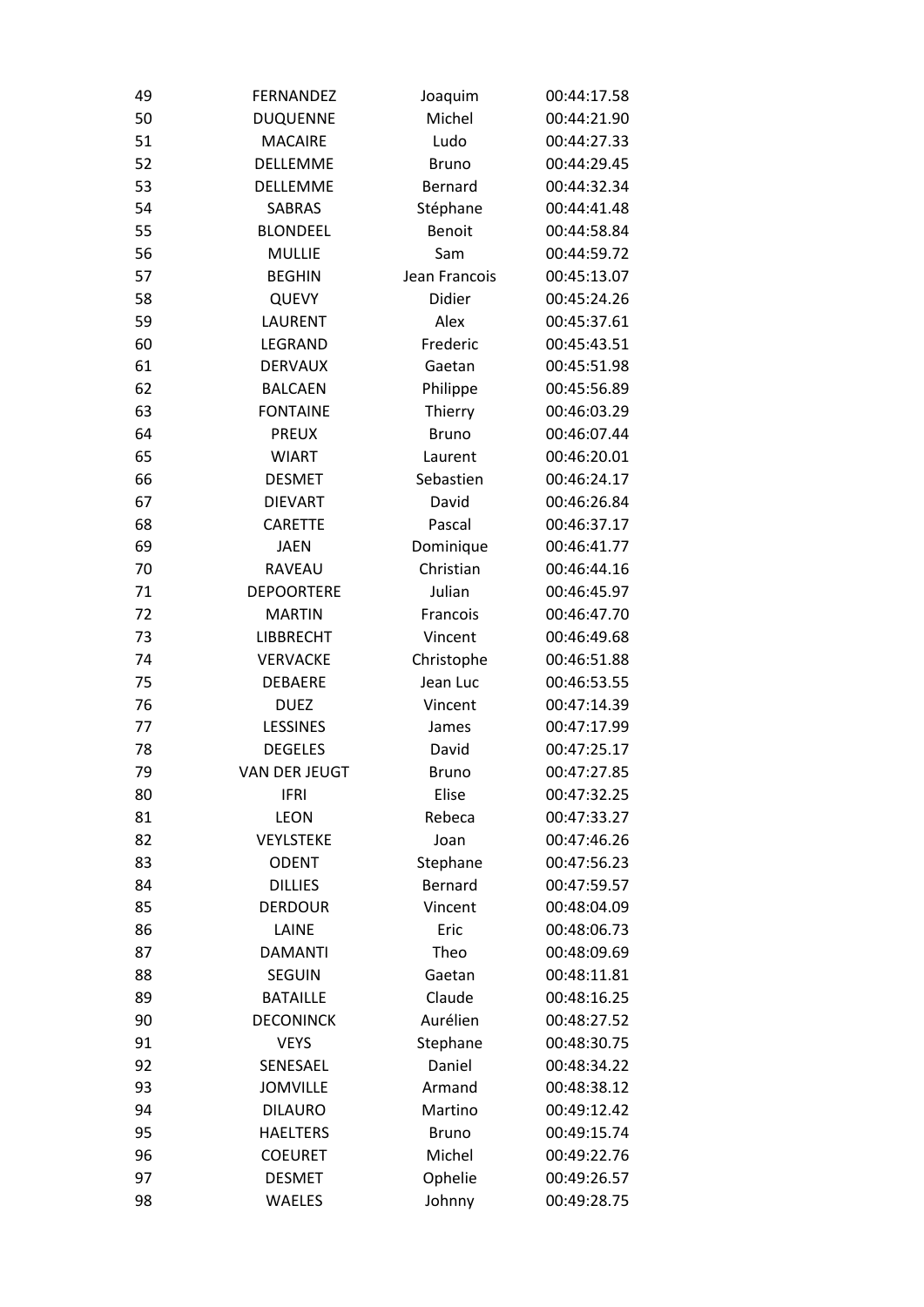| 99  | <b>VIEIRA RAMOS</b> | Alexandre      | 00:49:36.47 |
|-----|---------------------|----------------|-------------|
| 100 | <b>PETIT</b>        | Eric           | 00:49:39.36 |
| 101 | <b>LIBBRECHT</b>    | Laurent        | 00:49:41.09 |
| 102 | <b>ROUSSEL</b>      | Quentin        | 00:49:43.83 |
| 103 | <b>SIMONART</b>     | Christophe     | 00:49:45.74 |
| 104 | SNEESSENS           | Florence       | 00:49:52.51 |
| 105 | <b>HESPEL</b>       | Jeremy         | 00:49:54.69 |
| 106 | <b>BAUTS</b>        | Yves           | 00:49:57.08 |
| 107 | <b>COSAERT</b>      | Kevin          | 00:49:59.17 |
| 108 | <b>COSAERT</b>      | <b>Hugues</b>  | 00:50:03.71 |
| 109 | <b>DRUART</b>       | Olivier        | 00:50:08.47 |
| 110 | <b>CAMPOS</b>       | Geoffrey       | 00:50:16.55 |
| 111 | LAHAISE             | Olivier        | 00:50:18.29 |
| 112 | <b>GEENENS</b>      | <b>Bruno</b>   | 00:50:28.40 |
| 113 | <b>LECAT</b>        | Daniel         | 00:50:31.34 |
| 114 | <b>MARGINET</b>     | Olivier        | 00:50:33.35 |
| 115 | <b>WANIN</b>        | Johan          | 00:50:35.28 |
| 116 | <b>BOCKLANS</b>     | Aurélie        | 00:50:36.95 |
| 117 | <b>VANNESTE</b>     | Florian        | 00:50:38.82 |
| 118 | <b>DEMARQUE</b>     | <b>Nicolas</b> | 00:50:56.90 |
| 119 | <b>LORTHIOIR</b>    | Arnaud         | 00:50:59.96 |
| 120 | LEMAITRE            | Michel         | 00:51:05.78 |
| 121 | THEUREAU            | Jean Baptiste  | 00:51:11.43 |
| 122 | DELAUNOY            | Jean           | 00:51:14.80 |
| 123 | LASSENS             | Nathalie       | 00:51:18.07 |
| 124 | <b>RECLAIRE</b>     | Aline          | 00:51:20.21 |
| 125 | VANDENBULCKE        | Francis        | 00:51:23.05 |
| 126 | <b>DRUART</b>       | Isabelle       | 00:51:29.26 |
| 127 | <b>MINET</b>        | Patrick        | 00:51:34.83 |
| 128 | <b>OLIVIER</b>      | Vincent        | 00:51:37.31 |
| 129 | <b>GRIVET</b>       | Dominique      | 00:51:52.36 |
| 130 | <b>HUSSON</b>       | Alain          | 00:51:56.62 |
| 131 | <b>DEKOSTER</b>     | Pauline        | 00:52:05.26 |
| 132 | <b>DIERICK</b>      | Christian      | 00:52:11.11 |
| 133 | <b>DECORTE</b>      | Noemie         | 00:52:18.63 |
| 134 | <b>VEYS</b>         | Sophie         | 00:52:27.46 |
| 135 | <b>MAHIEU</b>       | Frederic       | 00:52:45.29 |
| 136 | <b>DAUDERGNIES</b>  | Samuel         | 00:52:47.98 |
| 137 | <b>BEYAERT</b>      | Michel         | 00:52:50.33 |
| 138 | <b>ZOETARD</b>      | Herve          | 00:52:59.47 |
| 139 | <b>PROFETTO</b>     | Mickelangelo   | 00:53:07.01 |
| 140 | <b>RYCKEBOSCH</b>   | Ludwig         | 00:53:11.31 |
| 141 | <b>HORNEBECQ</b>    | Jacques        | 00:53:12.98 |
| 142 | VANDERPLAETSE       | Matthieu       | 00:53:14.61 |
| 143 | <b>CUVELIER</b>     | Joachim        | 00:53:16.90 |
| 144 | <b>CRUCQ</b>        | José           | 00:53:18.77 |
| 145 | DELAUNOY            | Jacques        | 00:53:20.78 |
| 146 | <b>VERHAEGHE</b>    | Patrick        | 00:53:22.61 |
| 147 | PLUQUET             | Marc           | 00:53:24.43 |
| 148 | DEMARQUE            | Julien         | 00:53:32.61 |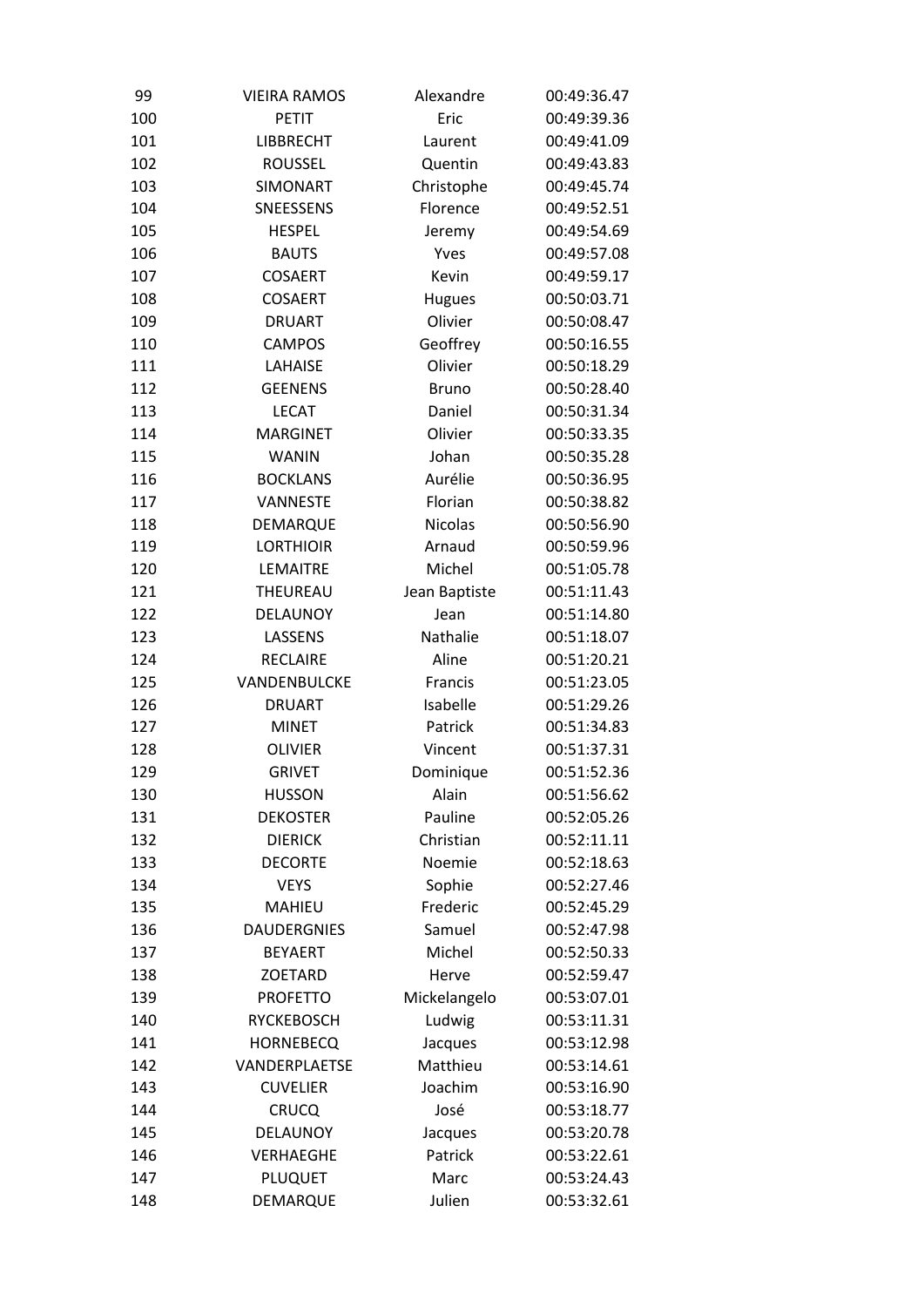| 149 | <b>TESSON</b>     | Yves       | 00:53:35.87 |
|-----|-------------------|------------|-------------|
| 150 | <b>MALO</b>       | Jacky      | 00:53:39.08 |
| 151 | <b>DONCKELE</b>   | Marc       | 00:53:46.70 |
| 152 | <b>DUBOIS</b>     | Christian  | 00:53:49.19 |
| 153 | <b>DECONINCK</b>  | Christian  | 00:53:54.23 |
| 154 | DELESTRAIN        | Sandrine   | 00:53:57.08 |
| 155 | <b>BROUCK</b>     | Mickael    | 00:54:02.48 |
| 156 | <b>HENRY</b>      | Matthieu   | 00:54:12.26 |
| 157 | <b>LEQUIEN</b>    | Claire     | 00:54:18.49 |
| 158 | <b>VANDEPUTTE</b> | Willy      | 00:54:21.64 |
| 159 | <b>MOREAU</b>     | Rita       | 00:54:24.77 |
| 160 | <b>DOUILLET</b>   | Frederic   | 00:54:27.15 |
| 161 | <b>PARMENTIER</b> | Gregory    | 00:54:30.30 |
| 162 | VANBAELINGHEN     | Stéphane   | 00:54:32.18 |
| 163 | <b>FONTAINE</b>   | Luc        | 00:54:34.10 |
| 164 | <b>DEGRANDE</b>   | Christophe | 00:54:35.84 |
| 165 | RENARD            | Pascal     | 00:54:38.49 |
| 166 | <b>DE GRAEVE</b>  | Daphnée    | 00:54:41.84 |
| 167 | DI LORENZO        | Frederic   | 00:54:59.30 |
| 168 | <b>LONGEPEE</b>   | Philippe   | 00:55:01.45 |
| 169 | <b>DECOSTER</b>   | Jérémy     | 00:55:03.62 |
| 170 | LAMBRECHT         | Valentin   | 00:55:07.83 |
| 171 | <b>DECALUWE</b>   | Pierre     | 00:55:09.91 |
| 172 | <b>DEWULF</b>     | Gregory    | 00:55:12.93 |
| 173 | <b>MILCENT</b>    | Gregory    | 00:55:14.79 |
| 174 | <b>GRULOIS</b>    | Joseph     | 00:55:17.10 |
| 175 | <b>FRIGENI</b>    | Magali     | 00:55:18.88 |
| 176 | <b>PENNELIER</b>  | Florence   | 00:55:22.49 |
| 177 | <b>CALLENS</b>    | Bertrand   | 00:55:24.87 |
| 178 | VANCOPPENOLLE     | Guy        | 00:55:27.39 |
| 179 | <b>FERVAILLE</b>  | Fabienne   | 00:55:29.76 |
| 180 | <b>MALICE</b>     | Philippe   | 00:55:31.51 |
| 181 | <b>MOULIN</b>     | Pascale    | 00:55:37.74 |
| 182 | VALLERIE          | Laurent    | 00:55:46.99 |
| 183 | <b>DEVOGHEL</b>   | Laurent    | 00:55:58.06 |
| 184 | VANDERZYPPE       | Geraud     | 00:56:00.56 |
| 185 | <b>DOMONTI</b>    | Sovio      | 00:56:02.66 |
| 186 | <b>FIEVET</b>     | Adrien     | 00:56:15.44 |
| 187 | <b>PONCHEL</b>    | Christophe | 00:56:18.75 |
| 188 | <b>DEBERDT</b>    | Danny      | 00:56:23.23 |
| 189 | <b>DERMAUT</b>    | Luc        | 00:56:25.35 |
| 190 | SOURDIEAU         | Jean Luc   | 00:56:37.61 |
| 191 | <b>MICLI</b>      | Corentin   | 00:56:54.10 |
| 192 | DE ALMEIDA        | Jean Paul  | 00:57:00.95 |
| 193 | <b>MICLOTTE</b>   | Vincent    | 00:57:03.47 |
| 194 | <b>ODUART</b>     | Xavier     | 00:57:12.99 |
| 195 | PHILIPPE          | Serge      | 00:57:17.33 |
| 196 | <b>VERDY</b>      | Romain     | 00:57:21.87 |
| 197 | <b>QUINTIN</b>    | Pierre     | 00:57:30.63 |
| 198 | <b>FERRO</b>      | Michelle   | 00:57:33.97 |
|     |                   |            |             |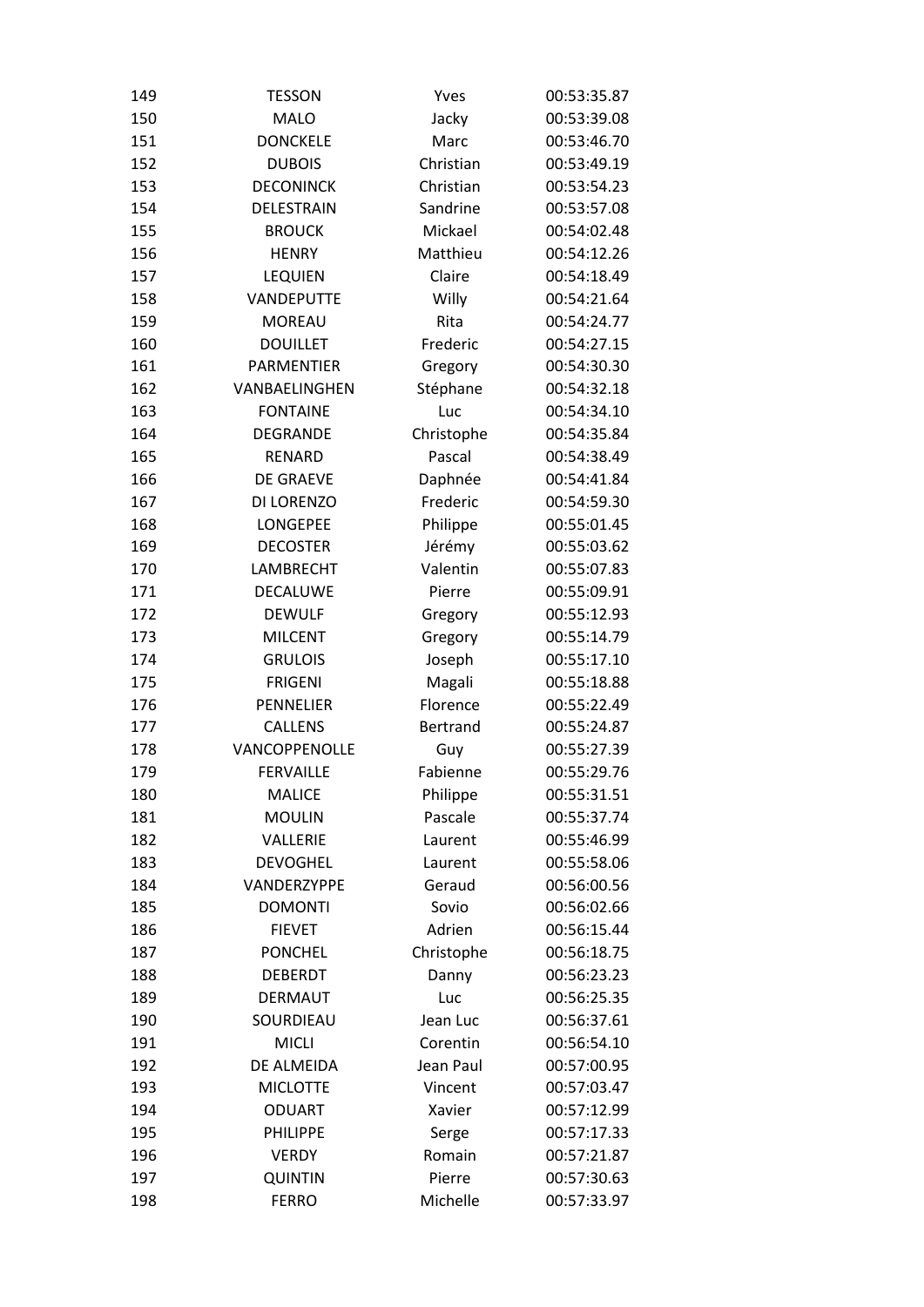| 199 | <b>FEYS</b>         | Florence       | 00:57:35.86 |
|-----|---------------------|----------------|-------------|
| 200 | <b>DEBRUYNE</b>     | Charlène       | 00:57:38.65 |
| 201 | LAMBRECHT           | Frederic       | 00:57:44.80 |
| 202 | <b>STROBBE</b>      | Yves           | 00:57:51.33 |
| 203 | <b>DERDOUR</b>      | Zeljka         | 00:57:59.04 |
| 204 | LITTERI             | Joseph         | 00:58:00.91 |
| 205 | <b>DELECROIX</b>    | Anne Catherine | 00:58:02.83 |
| 206 | <b>HOCEDEZ</b>      | Pascale        | 00:58:04.80 |
| 207 | <b>COPIN</b>        | Dominique      | 00:58:06.58 |
| 208 | <b>BEGHIN</b>       | <b>Nicolas</b> | 00:58:08.78 |
| 209 | CARON               | Véronique      | 00:58:11.29 |
| 210 | <b>HELBECQUE</b>    | Isabelle       | 00:58:14.05 |
| 211 | <b>MICHEL</b>       | Jacques        | 00:58:17.67 |
| 212 | <b>HACHE</b>        | Manu           | 00:58:19.77 |
| 213 | <b>DEROCK</b>       | Maxime         | 00:58:30.70 |
| 214 | <b>CARLIER</b>      | Jean Marie     | 00:58:33.18 |
| 215 | <b>JARRAR</b>       | Ali            | 00:58:35.86 |
| 216 | <b>BAELE</b>        | Ludivine       | 00:58:39.20 |
| 217 | <b>STEVENS</b>      | Laurent        | 00:58:41.37 |
| 218 | <b>DESCAMPS</b>     | Pierre Louis   | 00:58:43.15 |
| 219 | <b>LEROY</b>        | Aude           | 00:58:45.31 |
| 220 | <b>VAN DE MAELE</b> | <b>Nicolas</b> | 00:58:47.62 |
| 221 | <b>COTTEGNIE</b>    | Carol          | 00:58:49.56 |
| 222 | <b>BONTE</b>        | Caroline       | 00:58:51.10 |
| 223 | <b>BESENGEZ</b>     | Stephanie      | 00:58:57.05 |
| 224 | <b>LEROY</b>        | Amélie         | 00:58:59.81 |
| 225 | <b>ROOS</b>         | Joel           | 00:59:06.97 |
| 226 | <b>LEROY</b>        | Audrey         | 00:59:10.63 |
| 227 | <b>DASSONVILLE</b>  | Xavier         | 00:59:12.89 |
| 228 | <b>SIMONART</b>     | David          | 00:59:14.89 |
| 229 | <b>BONNAERT</b>     | Mathilde       | 00:59:17.56 |
| 230 | <b>PIERRE</b>       | Sandrine       | 00:59:19.29 |
| 231 | VANOOTEGHEM         | Fabian         | 00:59:20.88 |
| 232 | <b>DELRUE</b>       | Sofie          | 00:59:27.68 |
| 233 | <b>DIVITA</b>       | Rocco          | 00:59:31.16 |
| 234 | <b>VERVAECKE</b>    | Sophie         | 00:59:32.50 |
| 235 | <b>HOEDT</b>        | Natacha        | 00:59:33.17 |
| 236 | DELANNAY            | Julie          | 00:59:34.25 |
| 237 | <b>DEGLE</b>        | <b>Steve</b>   | 00:59:35.30 |
| 238 | <b>COLLARD</b>      | Jean Charles   | 01:00:12.14 |
| 239 | <b>SECQ</b>         | Laurianne      | 01:00:15.03 |
| 240 | <b>RYCKEBUSCH</b>   | Christophe     | 01:00:19.55 |
| 241 | <b>VANNESTE</b>     | Christophe     | 01:00:31.49 |
| 242 | DE LANGHE           | <b>Bruno</b>   | 01:00:56.00 |
| 243 | VANDENABEELE        | Gilbert        | 01:01:26.29 |
| 244 | VANDERBEKE          | Jeremy         | 01:01:28.49 |
| 245 | VANGOETHEN          | Valérie        | 01:01:31.25 |
| 246 | PRIN                | Anne Agathe    | 01:01:38.12 |
| 247 | <b>WAELS</b>        | Robert         | 01:01:41.84 |
| 248 | WAERENBURGH         |                | 01:01:44.18 |
|     |                     | Guy            |             |